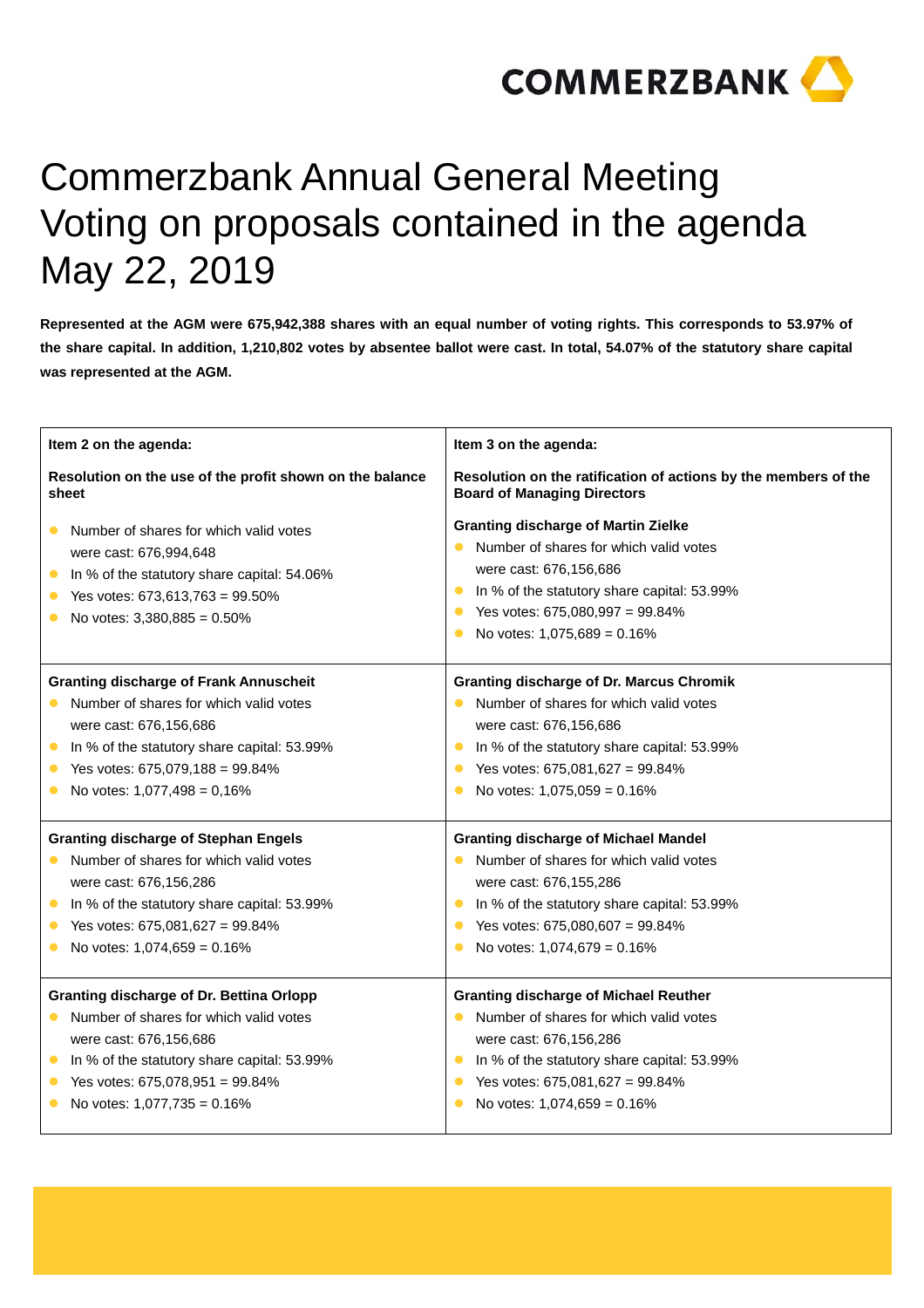| Item 4 on the agenda:                                                                |                                                          |
|--------------------------------------------------------------------------------------|----------------------------------------------------------|
| Resolution on the ratification of actions by the members<br>of the Supervisory Board |                                                          |
| Granting discharge of Dr. Stefan Schmittmann                                         | <b>Granting discharge of Hans-Hermann Altenschmidt</b>   |
| Number of shares for which valid votes                                               | Number of shares for which valid votes<br>$\bullet$      |
| were cast: 675,866,393                                                               | were cast: 675,866,393                                   |
| In % of the statutory share capital: 53.97%<br>$\bullet$                             | In % of the statutory share capital: 53.97%<br>$\bullet$ |
| Yes votes: 670,675,903 = 99.23%<br>$\bullet$                                         | Yes votes: 670,677,339 = 99.23%<br>$\bullet$             |
| No votes: 5,190,490 = 0.77%                                                          | No votes: 5,189,054 = 0.77%                              |
| <b>Granting discharge of Heike Anscheit</b>                                          | <b>Granting discharge of Alexander Boursanoff</b>        |
| Number of shares for which valid votes                                               | Number of shares for which valid votes<br>$\bullet$      |
| were cast: 675,866,393                                                               | were cast: 675,866,393                                   |
| In % of the statutory share capital: 53.97%<br>$\bullet$                             | In % of the statutory share capital: 53.97%<br>$\bullet$ |
| Yes votes: 670,677,855 = 99.23%                                                      | Yes votes: $= 670,677,971 = 99.23\%$<br>$\bullet$        |
| No votes: 5,188,538 = 0.77%                                                          | No votes: = 5,188,422 = 0.77%<br>$\bullet$               |
| Granting discharge of Gunnar de Buhr                                                 | <b>Granting discharge of Stefan Burghardt</b>            |
| Number of shares for which valid votes                                               | Number of shares for which valid votes                   |
| were cast: 675,866,393                                                               | were cast: 675,866,393                                   |
| In % of the statutory share capital: 53.97%<br>$\bullet$                             | In % of the statutory share capital: 53.97%<br>$\bullet$ |
| Yes votes: 670,677,971 = 99.23%<br>$\bullet$                                         | Yes votes: 670,677,739 = 99.23%<br>$\bullet$             |
| No votes: 5,188,422 = 0.77%                                                          | No votes: 5,188,654 = 0.77%<br>$\bullet$                 |
|                                                                                      |                                                          |
| <b>Granting discharge of Sabine U. Dietrich</b>                                      | <b>Granting discharge of Monika Fink</b>                 |
| Number of shares for which valid votes                                               | Number of shares for which valid votes                   |
| were cast: 675,866,393                                                               | were cast: 675,866,393                                   |
| In % of the statutory share capital: 53.97%                                          | In % of the statutory share capital: 53.97%<br>$\bullet$ |
| Yes votes: 670,674,839 = 99.23%                                                      | Yes votes: 670,674,839 = 99.23%                          |
| No votes: 5,191,554 = 0.77%                                                          | No votes: 5,191,554 = 0.77%                              |
|                                                                                      |                                                          |
| Granting discharge of Karl-Heinz Flöther                                             | <b>Granting discharge of Dr. Tobias Guldimann</b>        |
| Number of shares for which valid votes                                               | Number of shares for which valid votes<br>$\bullet$      |
| were cast: 675,866,393                                                               | were cast: 675,866,393                                   |
| In % of the statutory share capital: 53.97%<br>$\bullet$                             | In % of the statutory share capital: 53.97%<br>$\bullet$ |
| Yes votes: 670,677,739 = 99.23%                                                      | Yes votes: 670,677,339 = 99.23%<br>$\bullet$             |
| No votes: $5,188,654 = 0.77\%$                                                       | No votes: 5,189,054 = 0.77%                              |
|                                                                                      |                                                          |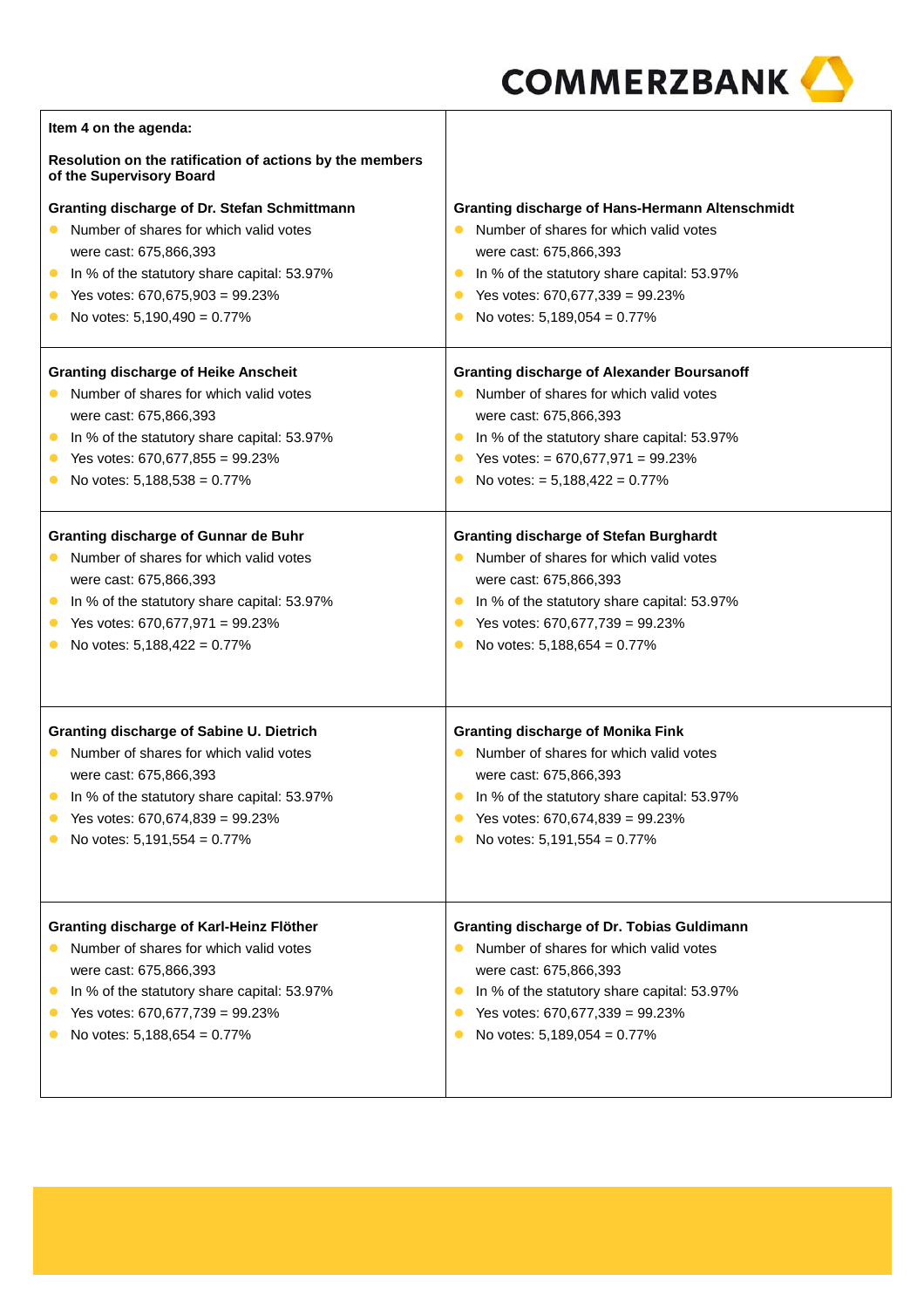| Granting discharge of Dr. Rainer Hillebrand<br>Number of shares for which valid votes<br>$\bullet$<br>were cast: 675,866,393<br>In % of the statutory share capital: 53.97%<br>$\bullet$<br>Yes votes: 670,677,329 = 99.23%<br>$\bullet$<br>No votes: 5,189,064 = 0.77%<br>$\bullet$ | Granting discharge of Christian Höhn<br>Number of shares for which valid votes<br>$\bullet$<br>were cast: 675,866,393<br>In % of the statutory share capital: 53.97%<br>$\bullet$<br>Yes votes: 670,677,339 = 99.23%<br>$\bullet$<br>No votes: 5,189,054 = 0.77%                 |
|--------------------------------------------------------------------------------------------------------------------------------------------------------------------------------------------------------------------------------------------------------------------------------------|----------------------------------------------------------------------------------------------------------------------------------------------------------------------------------------------------------------------------------------------------------------------------------|
| <b>Granting discharge of Stefan Jennes</b><br>Number of shares for which valid votes<br>$\bullet$<br>were cast: 675,866,393<br>In % of the statutory share capital: 53.97%<br>$\bullet$<br>Yes votes: 670,678,539 = 99.23%<br>$\bullet$<br>No votes: 5,187,854 = 0.77%<br>$\bullet$  | <b>Granting discharge of Kerstin Jerchel</b><br>Number of shares for which valid votes<br>$\bullet$<br>were cast: 675,866,393<br>In % of the statutory share capital: 53.97%<br>$\bullet$<br>Yes votes: 670,676,739 = 99.23%<br>$\bullet$<br>No votes: $5,189,654 = 0.77\%$      |
| Granting discharge of Dr. Markus Kerber<br>Number of shares for which valid votes<br>$\bullet$<br>were cast: 675,866,623<br>In % of the statutory share capital: 53.97%<br>$\bullet$<br>Yes votes: $670,676,199 = 99.23\%$<br>$\bullet$<br>No votes: 5,190,424 = 0.77%<br>$\bullet$  | <b>Granting discharge of Alexandra Krieger</b><br>Number of shares for which valid votes<br>$\bullet$<br>were cast: 675,866,393<br>In % of the statutory share capital: 53.97%<br>$\bullet$<br>Yes votes: 670,677,739 = 99.23%<br>$\bullet$<br>No votes: 5,188,654 = 0.77%       |
| <b>Granting discharge of Oliver Leiberich</b><br>Number of shares for which valid votes<br>$\bullet$<br>were cast: 675,866,393<br>In % of the statutory share capital: 53.97%<br>$\bullet$<br>Yes votes: 670,677,739 = 99.23%<br>$\bullet$<br>No votes: 5,188,654 = 0.77%            | Granting discharge of Dr. Stefan Lippe<br>Number of shares for which valid votes<br>$\bullet$<br>were cast: 675,866,393<br>In % of the statutory share capital: 53.97%<br>$\bullet$<br>Yes votes: 670,677,739 = 99.23%<br>No votes: $5,188,654 = 0.77\%$                         |
| <b>Granting discharge of Beate Mensch</b><br>Number of shares for which valid votes<br>$\bullet$<br>were cast: 675,866,393<br>In % of the statutory share capital: 53.97%<br>$\bullet$<br>Yes votes: 670,677,739 = 99.23%<br>No votes: 5,188,654 = 0.77%                             | <b>Granting discharge of Anja Mikus</b><br>Number of shares for which valid votes<br>$\bullet$<br>were cast: 675,866,623<br>In % of the statutory share capital: 53.97%<br>$\bullet$<br>Yes votes: 670,676,729 = 99.23%<br>$\bullet$<br>No votes: 5,189,894 = 0.77%<br>$\bullet$ |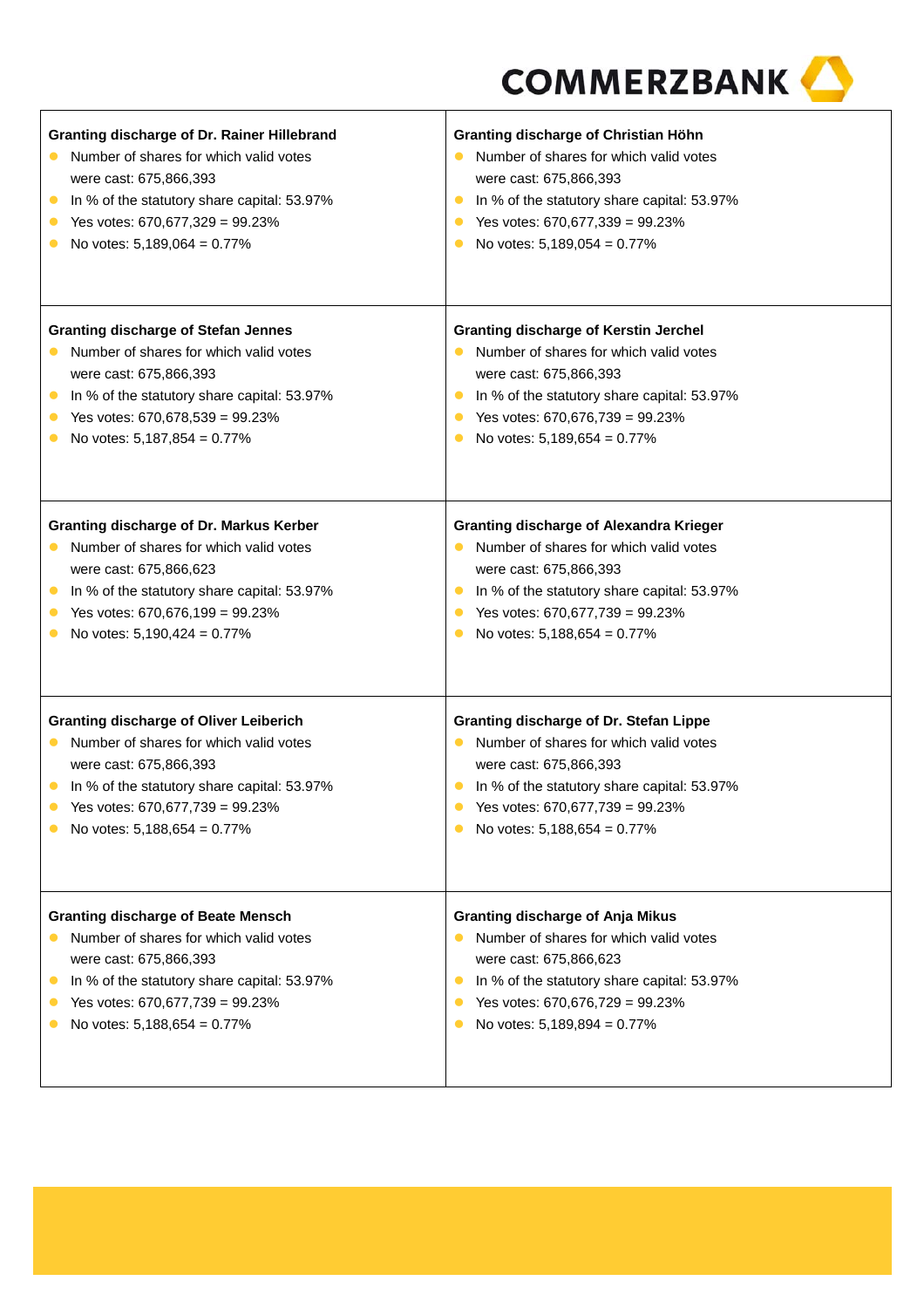| Granting discharge of Klaus-Peter Müller<br>Number of shares for which valid votes<br>$\bullet$<br>were cast: 675,866,393<br>In % of the statutory share capital: 53.97%<br>$\bullet$<br>Yes votes: $670,673,389 = 99.23\%$<br>$\bullet$<br>No votes: 5,193,004 = 0.77%<br>$\bullet$    | Granting discharge of Dr. Victoria Ossadnik<br>Number of shares for which valid votes<br>were cast: 675,866,393<br>In % of the statutory share capital: 53.97%<br>Yes votes: 670,677,005 = 99.23%<br>$\bullet$<br>No votes: 5,189,388 = 0.77%<br>$\bullet$                                                                                                                                                                                  |
|-----------------------------------------------------------------------------------------------------------------------------------------------------------------------------------------------------------------------------------------------------------------------------------------|---------------------------------------------------------------------------------------------------------------------------------------------------------------------------------------------------------------------------------------------------------------------------------------------------------------------------------------------------------------------------------------------------------------------------------------------|
| <b>Granting discharge of Dr. Helmut Perlet</b><br>Number of shares for which valid votes<br>$\bullet$<br>were cast: 675,866,393<br>In % of the statutory share capital: 53.97%<br>$\bullet$<br>Yes votes: 670,677,405 = 99.23%<br>$\bullet$<br>No votes: 5,188,988 = 0.77%<br>$\bullet$ | <b>Granting discharge of Mark Roach</b><br>Number of shares for which valid votes<br>$\bullet$<br>were cast: 675,865,393<br>In % of the statutory share capital: 53.97%<br>$\bullet$<br>Yes votes: 670,676,739 = 99.23%<br>$\bullet$<br>No votes: 5,188,654 = 0.77%<br>$\bullet$                                                                                                                                                            |
| Granting discharge of Robin J. Stalker<br>Number of shares for which valid votes<br>$\bullet$<br>were cast: 675,866,393<br>In % of the statutory share capital: 53.97%<br>$\bullet$<br>Yes votes: 670,677,739 = 99.23%<br>No votes: 5,188,654 = 0.77%<br>$\bullet$                      | <b>Granting discharge of Nicholas Teller</b><br>Number of shares for which valid votes<br>$\bullet$<br>were cast: 675,866,393<br>In % of the statutory share capital: 53,97%<br>$\bullet$<br>Yes votes: 670,677,800 = 99.23%<br>$\bullet$<br>No votes: 5,188,593 = 0.77%<br>$\bullet$                                                                                                                                                       |
| <b>Granting discharge of Uwe Tschäge</b><br>Number of shares for which valid votes<br>$\bullet$<br>were cast: 675,866,393<br>In % of the statutory share capital: 53.97%<br>$\bullet$<br>Yes votes: 670,679,232 = 99.23%<br>$\bullet$<br>No votes: $5,187,161 = 0.77\%$                 | <b>Granting discharge of Dr. Gertrude Tumpel-Gugerell</b><br>Number of shares for which valid votes<br>$\bullet$<br>were cast: 675,866,393<br>In % of the statutory share capital: 53.97%<br>$\bullet$<br>Yes votes: 670,677,739 = 99.23%<br>$\bullet$<br>No votes: $5,188,654 = 0.77\%$                                                                                                                                                    |
| <b>Granting discharge of Stefan Wittmann</b><br>Number of shares for which valid votes<br>were cast: 675,868,085<br>In % of the statutory share capital: 53.97%<br>$\bullet$<br>Yes votes: 670,666,669 = 99.23%<br>No votes: $5,201,416 = 0.77\%$                                       | Item 5 on the agenda:<br>Election of the auditor for the financial statements, the<br>consolidated financial statements and for the audit review of<br>interim financial reports for the financial year 2019<br>Number of shares for which valid votes<br>$\bullet$<br>were cast: 676,846,139<br>In % of the statutory share capital: 54.05%<br>$\bullet$<br>Yes votes: 676,161,608 = 99.90%<br>No votes: $= 684,531 = 0.10\%$<br>$\bullet$ |

Τ